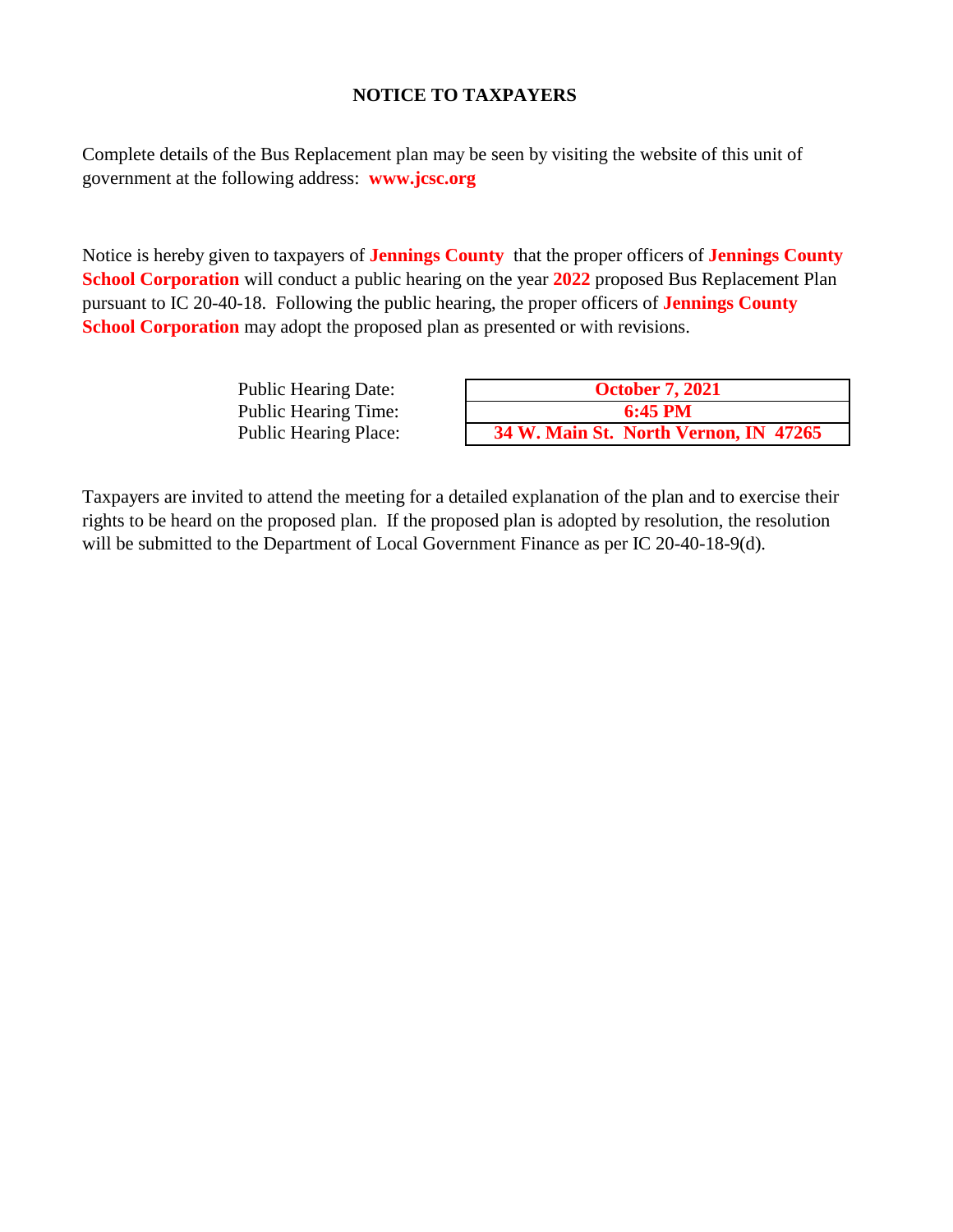#### **SCHOOL BUS REPLACEMENT PLAN FOR THE YEARS 2022 - 2026**

Pursuant to IC 20-40-18, Jennings County School Corporation does hereby submit to the Department of Local Government Finance the following School Bus Replacement Plan for the five (5) year period 2021 through 2025. This plan is based upon the presumption that the minimum useful life of a school bus is not less than twelve (12) years.

### **Replacement Cost of Bus/Vehicle During Specific Year SECTION I**

|                          |                                    |                | Type of Bus/Vehicle | Owned or Leased                |         |         |         |         |         |
|--------------------------|------------------------------------|----------------|---------------------|--------------------------------|---------|---------|---------|---------|---------|
|                          | <b>Bus Description</b>             | Corp ID Number | per DOE "TN"        |                                | 2022    | 2023    | 2024    | 2025    | 2026    |
|                          | 2022 Thomas 54 Passenger w/Lift    | 106            | C                   | Owned                          | 25,007  | 25,007  | 25,007  | 25,007  |         |
| $\overline{c}$           | 2022 Thomas 54 Passenger w/Lift    | 107            | C                   | Owned                          | 25,008  | 25,008  | 25,008  | 25,008  |         |
| 3                        | 2022 Thomas 78 Passenger           | 210            | $\mathsf{C}$        | Owned                          | 23,031  | 23,031  | 23,031  | 23,031  |         |
| $\overline{\mathcal{L}}$ | 2022 Thomas 78 Passenger           | 211            | C                   | Owned                          | 23,031  | 23,031  | 23,031  | 23,031  |         |
| 5                        | 2022 Thomas 78 Passenger           | 212            | C                   | Owned                          | 23,031  | 23,031  | 23,031  | 23,031  |         |
| 6                        | 2009 IC 71 Passenger               | $C-18$         | C                   | Owned                          |         |         | 24,000  | 24,000  | 24,000  |
|                          | 2009 IC 71 Passenger               | $C-17$         | $\mathsf{C}$        | Owned                          |         |         | 24,000  | 24,000  | 24,000  |
| 8                        | 2011 36 Passenger W/C Lift         | $C-131$        | C                   | Owned                          |         |         | 26,000  | 26,000  | 26,000  |
| 9                        | 2011 84 Passenger IC               | $C-16$         | C                   | Owned                          |         |         | 24,000  | 24,000  | 24,000  |
|                          | 10 2012 IC CE 28-2                 | $C-132$        | C                   | Owned                          |         |         | 26,000  | 26,000  | 26,000  |
|                          | 11 2012 Collins E4FF               | $A-3$          | C                   | Owned                          |         |         |         |         | 24,000  |
|                          | 12 2014 IC 40 W/C                  | $C-133$        | $\mathsf C$         | Owned                          |         |         |         |         | 26,000  |
|                          | 13 2014 IC 40 W/C                  | $C-134$        | C                   | Owned                          |         |         |         |         | 26,000  |
|                          | 14 2015 IC RE Flatnose             | 101            | $\mathsf{C}$        | Owned                          |         |         |         |         | 24,000  |
|                          | 15 2016 IC CE Conventional         | 102            | $\mathsf{C}$        | Owned                          |         |         |         |         | 24,000  |
|                          | 16 2016 IC CE Conventional         | 103            | C                   | Owned                          |         |         |         |         |         |
|                          | 17 2017 IC Integrated              | 201            | C                   | Owned                          |         |         |         |         |         |
|                          | 18 2017 Thomas 140YS               | 202            | $\mathsf{C}$        | Owned                          |         |         |         |         |         |
|                          | 19 2017 Chevy Lift - 19 Passenger  | 203            | C                   | Owned                          |         |         |         |         |         |
|                          | 20 2017 Thomas - 78 Passenger      | 204            | $\mathsf{C}$        | Owned                          |         |         |         |         |         |
| 21                       | 2017 Thomas - 84 Passenger         | 205            | C                   | Owned                          |         |         |         |         |         |
|                          | 22 2019 Thomas Lift - 28 Passenger | 104            | C                   | Owned                          |         |         |         |         |         |
|                          | 23 2021 Thomas Lift - 28 Pssenger  | 105            | $\mathsf C$         | Owned                          |         |         |         |         |         |
|                          | 24 2021 Thomas 78 Passenger        | 206            | $\mathsf C$         | Owned                          | 28,105  | 28,105  |         |         |         |
|                          | 25 2021 Thomas 78 Passenger        | 207            | $\mathsf{C}$        | Owned                          | 28,105  | 28,105  |         |         |         |
|                          | 26 2021 Thomas 78 Passenger        | 208            | $\mathsf{C}$        | Owned                          | 28,105  | 28,105  |         |         |         |
| 27                       | 2021 Thomas 78 Passenger           | 209            | C                   | Owned                          | 28,105  | 28,105  |         |         |         |
|                          | 28 2019 Chevrolet Activity         | $A-1$          | B                   | Owned                          |         |         |         |         |         |
|                          | 29 2019 Chevrolet Activity         | $A-2$          | B                   | Owned                          |         |         |         |         |         |
|                          | 30 2020 Chevrolet Activity         | $B-1$          | B                   | Owned                          |         |         |         |         |         |
|                          |                                    |                |                     | <b>Replacement Cost Totals</b> | 231,528 | 231,528 | 243,109 | 243,109 | 248,000 |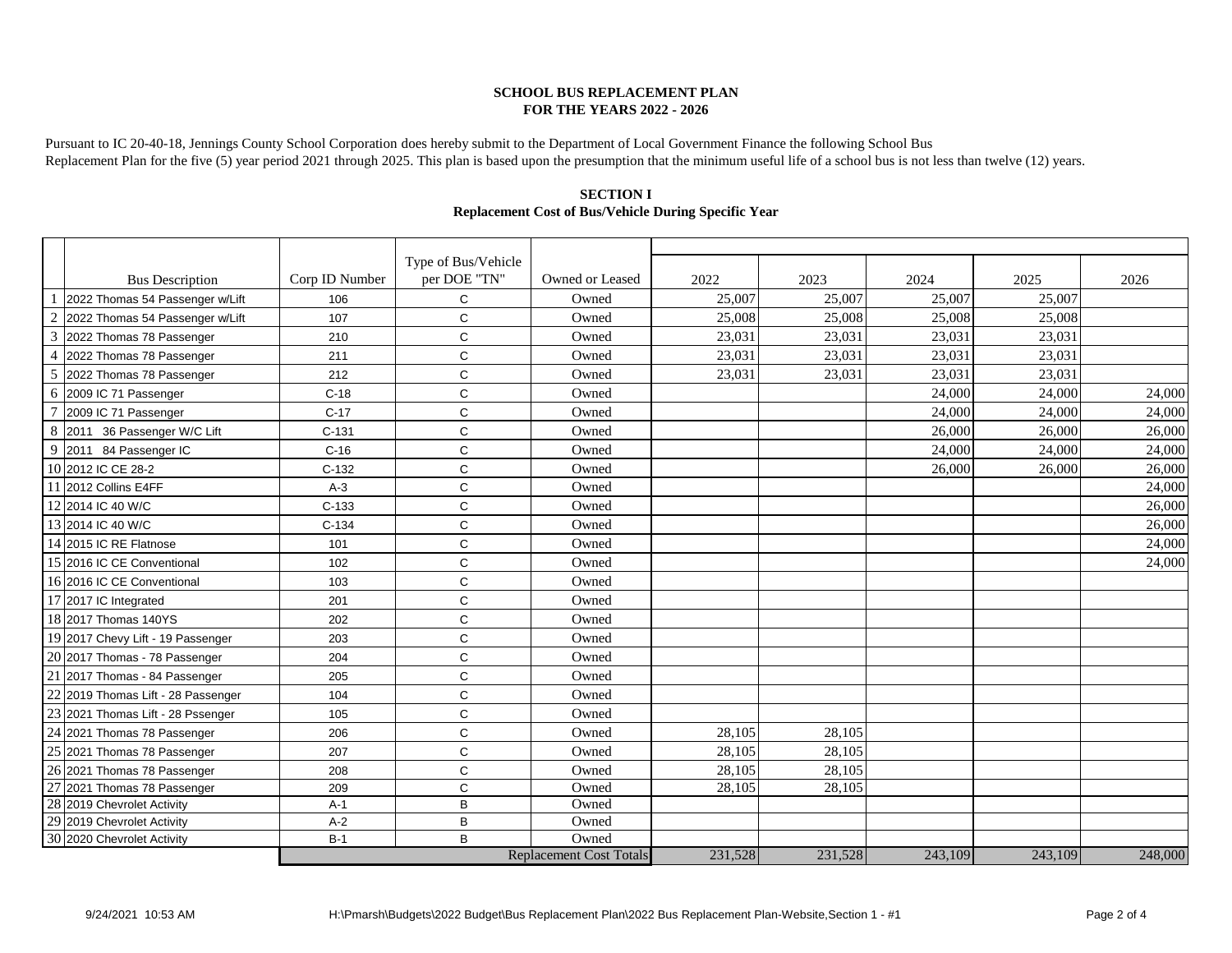#### **SCHOOL BUS REPLACEMENT PLAN FOR THE YEARS 2020 - 2024**

Pursuant to IC 20-40-18, Jennings County School Corporation does hereby submit to the Department of Local Government Finance the following School Bus Replacement Plan for the five (5) year period 2020 through 2024. This plan is based upon the presumption that the minimum useful life of a school bus is not less than twelve (12) years.

|                                                                                                                                               |                                    |                |                     |                 | <b>Estimated Replacement Costs</b> |      |      |      |      |
|-----------------------------------------------------------------------------------------------------------------------------------------------|------------------------------------|----------------|---------------------|-----------------|------------------------------------|------|------|------|------|
|                                                                                                                                               |                                    |                | Type of Bus/Vehicle |                 |                                    |      |      |      |      |
|                                                                                                                                               | <b>Bus Description</b>             | Corp ID Number | per DOE "TN"        | Owned or Leased | 2020                               | 2021 | 2022 | 2023 | 2024 |
|                                                                                                                                               | 2017 Chevrolet Collins             | $C-3$          | C                   | Owned           |                                    |      |      |      |      |
|                                                                                                                                               | 2 2018 Thomas Safety-liner 78 Pass | $C-4$          | $\mathsf C$         | Owned           |                                    |      |      |      |      |
|                                                                                                                                               | 3 2019 Thomas Safety-liner 84 Pass | $C-5$          | C                   | Owned           |                                    |      |      |      |      |
|                                                                                                                                               | 4 2019 Chevrolet Activity          | $A-1$          | В                   | Owned           |                                    |      |      |      |      |
|                                                                                                                                               | 5 2019 Chevrolet Activity          | $A-2$          | B                   | Owned           |                                    |      |      |      |      |
|                                                                                                                                               | 6 2020 Chevrolet Activity          | $B-1$          | B                   | Owned           |                                    |      |      |      |      |
| $7\phantom{.0}$                                                                                                                               |                                    |                | $\mathbf C$         | Owned           |                                    |      |      |      |      |
| $\overline{8}$                                                                                                                                |                                    |                | $\mathbf C$         | Owned           |                                    |      |      |      |      |
| $\overline{9}$                                                                                                                                |                                    |                | C                   | Owned           |                                    |      |      |      |      |
| $\overline{10}$                                                                                                                               |                                    |                | $\mathsf C$         | Owned           |                                    |      |      |      |      |
| $\overline{11}$                                                                                                                               |                                    |                | C                   | Owned           |                                    |      |      |      |      |
|                                                                                                                                               |                                    |                | C                   | Owned           |                                    |      |      |      |      |
|                                                                                                                                               |                                    |                | $\mathsf C$         | Owned           |                                    |      |      |      |      |
|                                                                                                                                               |                                    |                | C                   | Owned           |                                    |      |      |      |      |
|                                                                                                                                               |                                    |                | $\mathbf C$         | Owned           |                                    |      |      |      |      |
|                                                                                                                                               |                                    |                | $\mathbf C$         | Owned           |                                    |      |      |      |      |
|                                                                                                                                               |                                    |                | C                   | Owned           |                                    |      |      |      |      |
|                                                                                                                                               |                                    |                | $\mathsf{C}$        | Owned           |                                    |      |      |      |      |
|                                                                                                                                               |                                    |                | $\mathbf C$         | Owned           |                                    |      |      |      |      |
|                                                                                                                                               |                                    |                | C                   | Owned           |                                    |      |      |      |      |
|                                                                                                                                               |                                    |                | $\mathsf C$         | Owned           |                                    |      |      |      |      |
|                                                                                                                                               |                                    |                | C                   | Owned           |                                    |      |      |      |      |
| $\frac{12}{13} \frac{14}{15} \frac{16}{16} \frac{17}{18} \frac{18}{19} \frac{19}{20} \frac{21}{21} \frac{22}{22} \frac{23}{24} \frac{24}{25}$ |                                    |                | C                   | Owned           |                                    |      |      |      |      |
|                                                                                                                                               |                                    |                | $\mathbf C$         | Owned           |                                    |      |      |      |      |
|                                                                                                                                               |                                    |                | $\mathsf{C}$        | Owned           |                                    |      |      |      |      |
|                                                                                                                                               | <b>Replacement Cost Totals</b>     |                |                     |                 |                                    |      |      |      |      |

**SECTION I Replacement Cost of Bus/Vehicle During Specific Year**

Note: Additional sheets may be added if necessary.